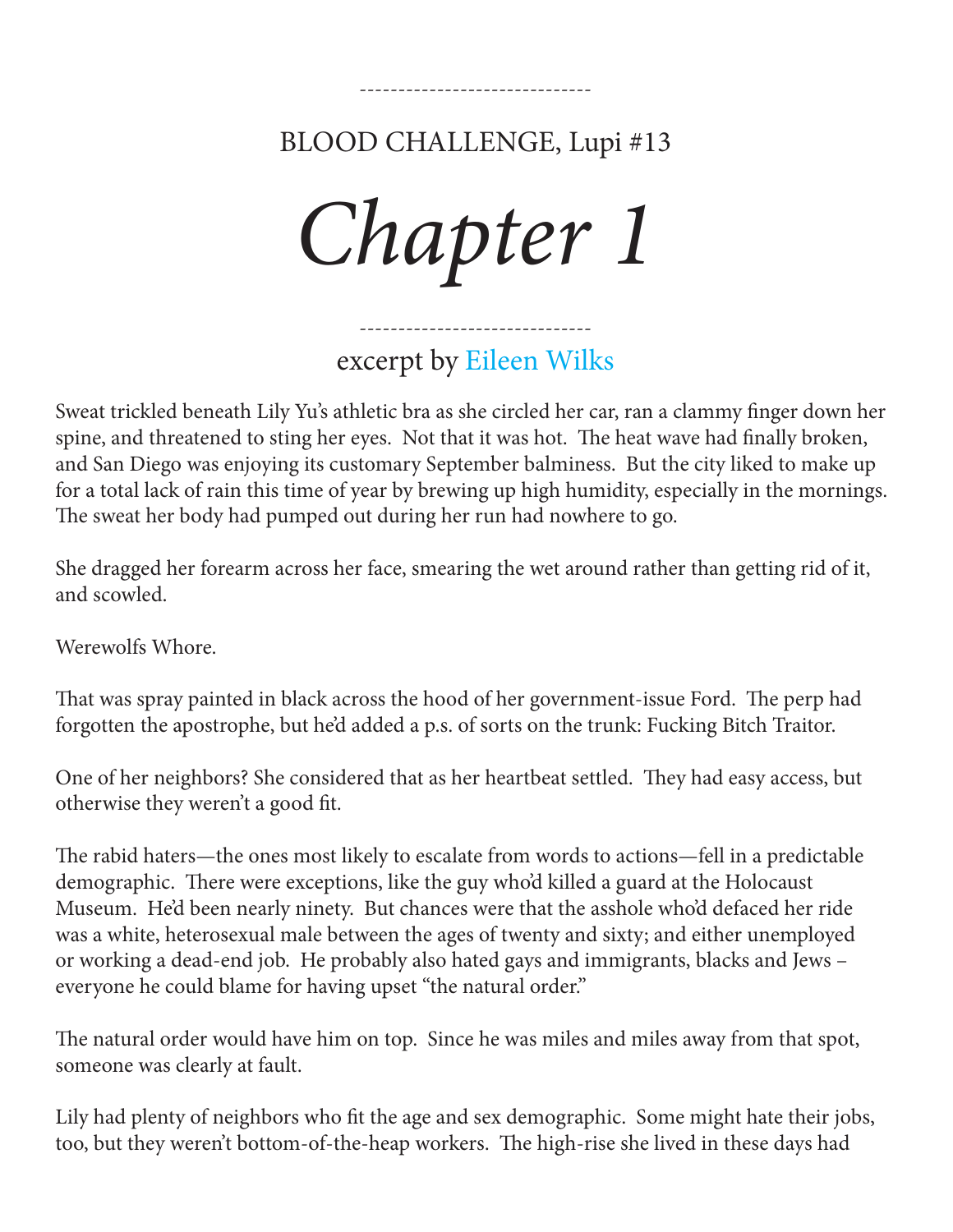correspondingly high rents.

But not all haters were financially challenged. Robert Friar proved that.

Lily sighed. Hell of a way to end a good run, finding this shit. Really messed with all those endorphins she'd produced. If the perp had still been around, she might have gotten back some of that high by kicking his sorry ass, but she was alone in the parking garage . . . except for a few of her neighbors.

The Prius pulling out of its spot now belonged to a single mom on the second floor. Wendy Something. Wendy left about this time every weekday with the kids so she could drop them at day care. She worked at some back—Lily couldn't remember which one—and looked tired all the time. Hispanic. Highly unlikely to spray bad words on a car with her kids watching.

The man crossing the cement to his Lexus left around seven every weekday, too. He was in management at some alphabet-soup company. He was overweight, well-groomed, around forty, and white. Fifth floor, she thought. He was possible, but only just. Then there was the motorcycle she'd seen tearing out of the garage as she approached it. Jack was a nice guy in a resoundingly unsuccessful band. He got the occasional modeling job, too, but could never have afforded the rent if not for his boyfriend, who had some kind of trust fund. Said boyfriend was, in Lily's opinion, an asshole, but not the sort of asshole who got up before dawn to spray-paint insults on an FBI agent's car.

It was unlikely the perp was still present, though, either heading off for work or lurking nearby to watch Lily's reaction. She kept her senses tuned anyway as she took her phone from the armband she used on a run. She used it to take a few pictures of the damage, then checked out the surveillance cameras.

Didn't seem to be damaged, so maybe they'd get a look at the asshole who'd defaced her ride. It would be nice to know for sure it wasn't anyone she shared the elevator with. Of course, to see the images from the cameras, she'd have to tell Rule. He owned the building. Or rather, his father did, but it really belonged to the clan. Nokolai clan, that is. Rule had two clans now, and that was another source of trouble.

Lily got in the elevator and punched the button for the tenth floor. She did not want to tell Rule. Probably she'd have to, but she didn't want to. She hadn't realized how overly protective he'd gotten until the heat wave broke and she could run outside again, instead of on a treadmill.

He didn't want her running alone. At first he'd found reasons to join her, but when he couldn't he'd tried sending one or two of the guards along.

She'd put a stop to that. Sure, there'd been a situation last month when the guards had been useful, maybe even necessary. But that case, that situation, was over. His caution was excessive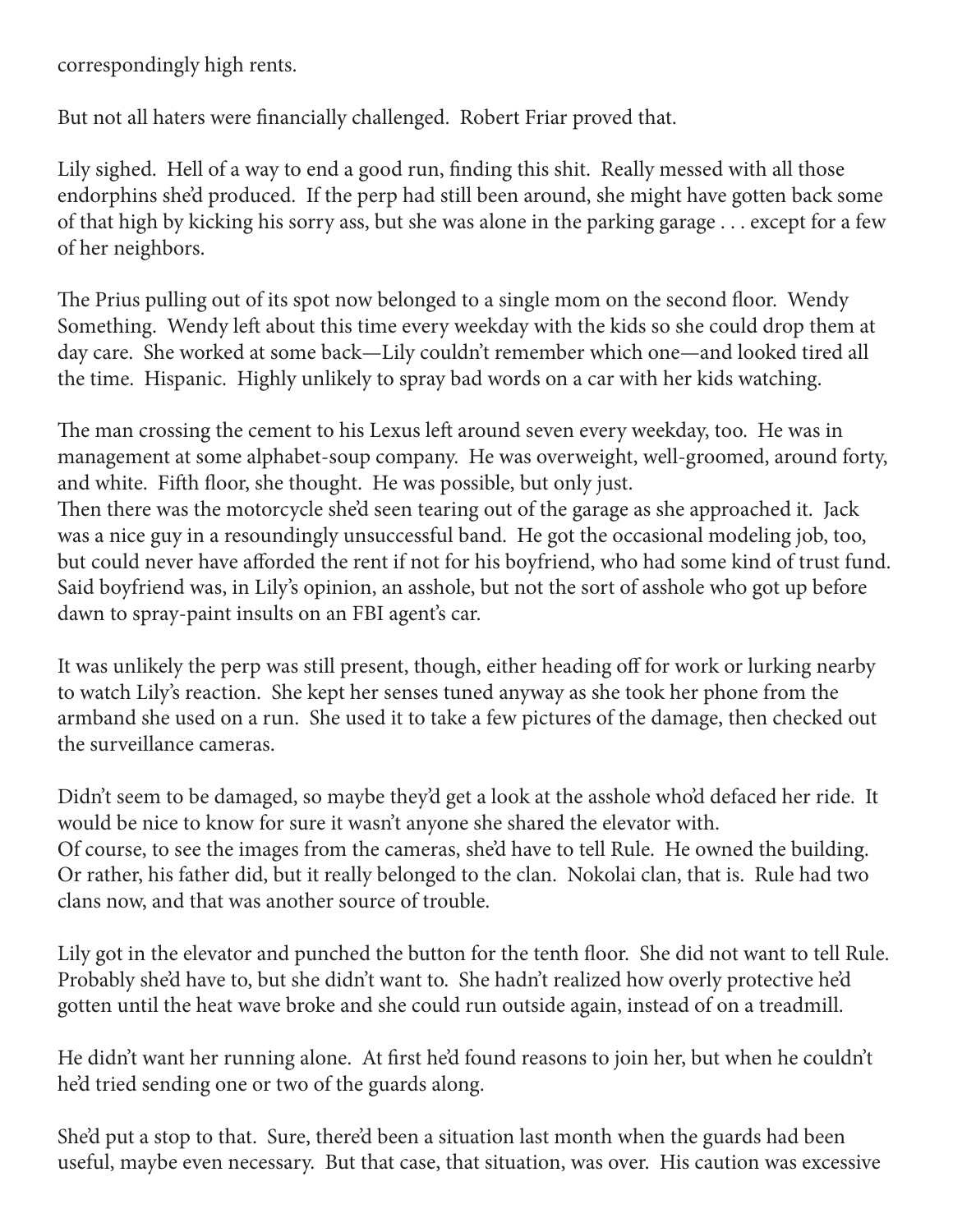and annoying, and that was half the reason she didn't want to tell him about her car.

The other half was the guilt. Rule was all too grimly certain to blame himself for the vandalism, and that was harder for her to deal with because she couldn't get mad about it. She even understood. She'd handled similar feelings herself, worrying about how their upcoming marriage would affect him. When he asked her to marry him, he'd broken a centuries-old taboo for his people.

When she accepted, she'd given the haters of the world a new target. Her.

The elevator dinged. Lily got off and turned left. Rule had a corner unit. No, they had a corner unit. It had been four months now since she let her old apartment go; longer than that since they basically started living together . . . and nearly a year since she first saw him, sitting in the cacophony and bad lighting that was Club Hell.

Nearly a year since her life changed, and changed, and changed again. Time to stop thinking of it as his place. Maybe if she bought some new pillows or a rug . . .

Two of Rule's bodyguards stood in front of the apartment door, this set being from the Leidolf contingent. She'd decided to think of them as nosy but well-intentioned neighbors--like a lot of really buff Mrs. Kravitz's, only with guns and a disconcerting willingness to lay down their lives, if necessary.

She gave them a nod as she approached. "LeBron, Eric."

"Have a good run?" the darker, beefier man asked.

"Pretty good." She didn't mention her car. That was FBI business, not a matter for either clan. Besides, she wouldn't have told her nosy neighbor about it, would she? "We're supposed to get some rain today. Think it'll happen?"

"You mean it really does rain in San Diego?" LeBron said. "I thought that was, like, a myth. Something you tell newcomers to see if they'll swallow it."

The Leidolf guards were from North Carolina—green, wet, North Carolina. She grinned. "Damn. You're onto me."

Lily used her own key on the door. Either of the men could have opened it for her, but she preferred to do that herself. She liked to think that was good sense—it left both their hands and their attention free for any sudden threats—but suspected there was a healthy dollop of denial mixed in, too. If she opened the door herself, she could pretend they didn't have keys.

It was a gorgeous apartment. That was part of the problem—nothing she could afford fit the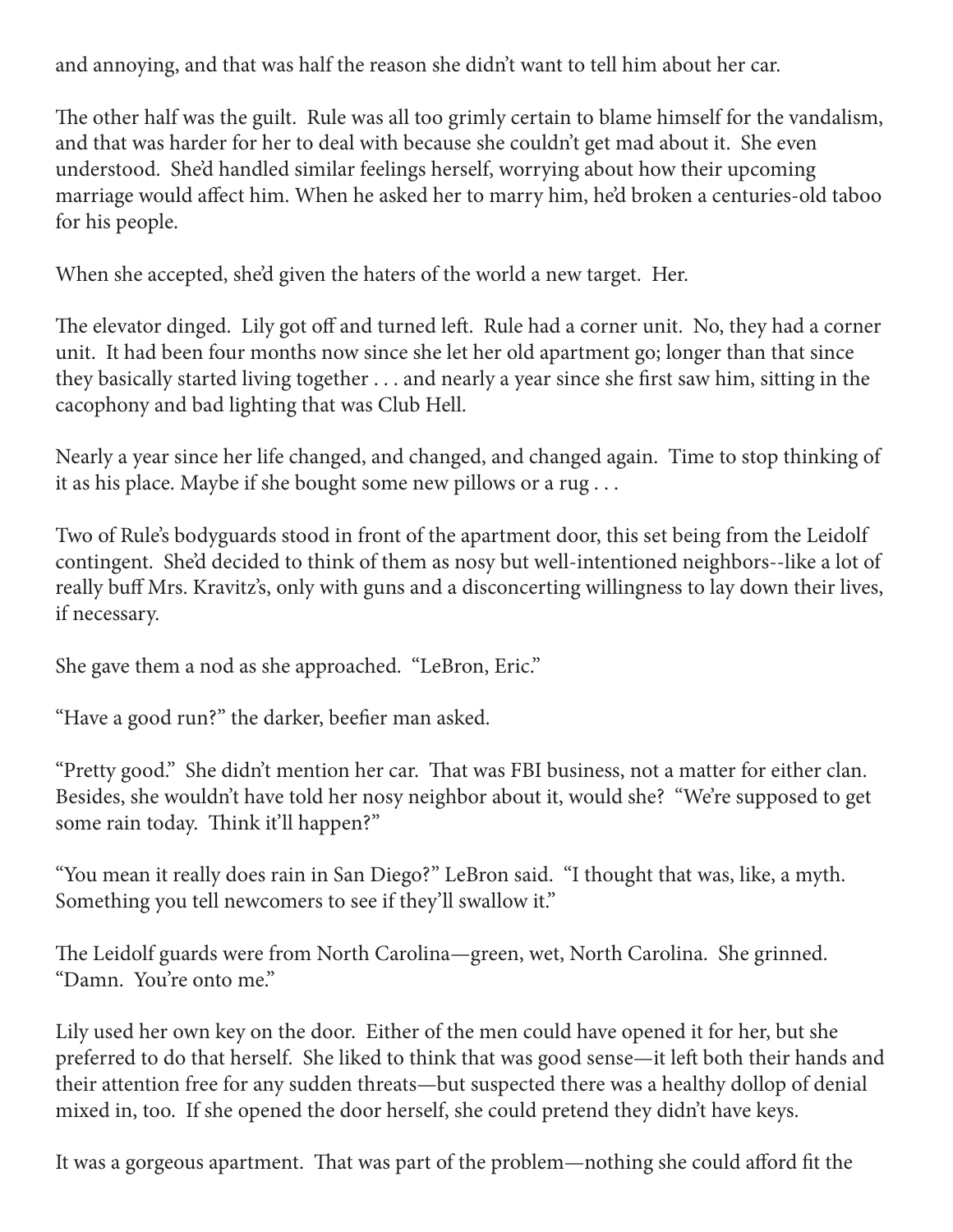place. Rule had furnished it in a mix of man-modern, like the low-slung leather couches, and old wood. The crystal dish where she tossed her key sat on a two-hundred year old console table in the small entry. Her water bottle didn't exactly go with the décor, but it was handy to leave it on the table. She grabbed it, twisted, and started chugging as she walked.

The great room was the star of the show. A huge window-wall framed the combined living and dining areas. Freshly minted morning sun poured in through the glass, striking mahogany sparks from the hair of the man seated at the big, dark wood dining table.

In other lighting, Rule's hair was nearly black. In any light, it was shaggy.

She used to think that was part of his persona, the look he cultivated as the most public face of the lupi. It wasn't. He just didn't like getting his hair cut. He could get away with that, being so outrageously sexy. But she liked knowing the shaggy hair wasn't part of the persona, but part of the man.

Rule spoke without looking up from the laptop that anchored the sprawl of papers covering half the table. "I've already called in about the damage to your car."

Her feet stopped. "Ah . . . oh. Who did you call?"

"Your current comrades-in-arms. The local FBI office." Now he looked up. "You did plan to tell me about it, didn't you?"

"I was considering it. How did you find out?"

"José saw it when he was leaving on an errand."

José was another bodyguard, only from the Nokolai side. "So you called the office, but you didn't call and warn me."

Now he looked at her. "I called. You didn't answer."

Lily opened her mouth to argue—and shut it again. She stripped off the armband, took out her phone, and checked. And grimaced. "The ringer's turned off. Sorry. Who did you talk to?"

"Agent Gray. He assured me he'd send someone out right away. He wanted me to tell you that the handwriting expert confirmed that the sexually explicit letter you received last week was written by the, ah, perp you suspected. The one with a habit of writing such letters."

"It's nice to be right." The letter had been yucky, not scary. The guy who wrote it was a known quantity—not known by name, maybe, but by habit. He got off on writing dirty "love letters" to people in the news, and was sadly promiscuous in his attentions. He'd written everyone from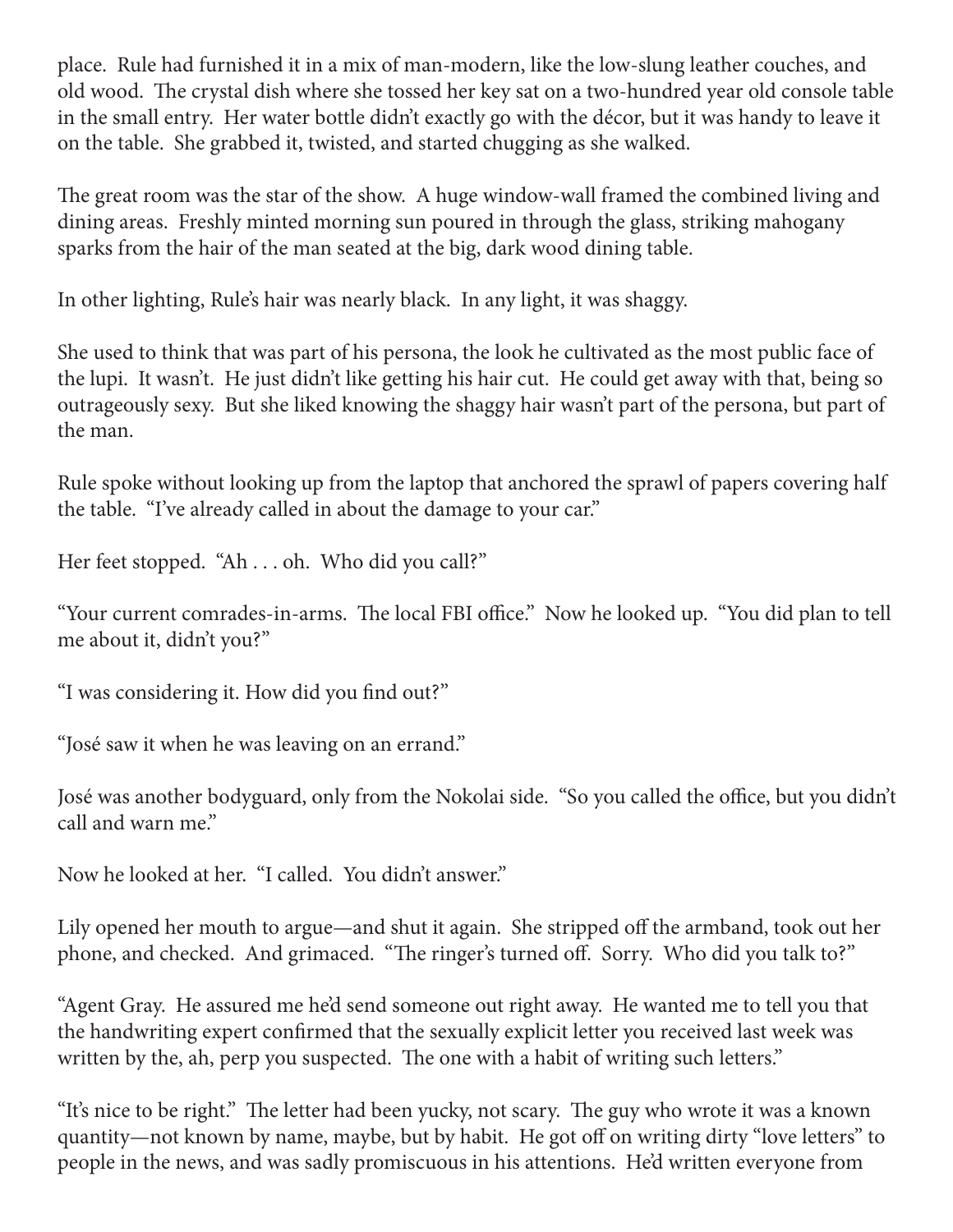Brittany Spears to the First Lady. "I told you about that."

His eyebrows—he had wicked eyebrows—lifted. "Yes, you did. Unlike the other letters you've received. The ones serious enough that the FBI is investigating them. Those, you haven't mentioned."

Busted. Damn that Gray for tattling. "Because you'd jump to conclusions. The FBI has a policy of tracking any threats its agents receive. It's doesn't rise to the level of an investigation, not really. Standard practice, not anything to worry about."

"When someone threatens you, I worry." He rose. "You will not, in some misguided effort to protect me, keep such things from me."

Rule was one of those rare men who look elegant in anything. Maybe it was the shoulders, or the runner's legs, or the sheer grace of the man. Today's choices were black, as usual—black slacks with a black dress shirt with the sleeves pushed up. His feet were bare.

It was inappropriate to find those bare feet sexy when he was clearly angry. And with reason, she admitted. If their situations were reversed, she'd have been pissed. "Okay." His eyebrows shot up. "Okay? Just like that?"

"On one condition. We are not having the bodyguard argument again."

He considered that a moment. "I'll table it for now. I reserve the right to bring it up later if conditions warrant."

"Rule, I can't go everywhere trailing lupus bodyguards! Aside from the fun Friar would have with that story once he found out—and he would, eventually--there's the matter of confidentiality. I can't have civilians privy to an investigation."

"I thought we were tabling the argument."

She huffed out a breath. "Why, when I got what I asked for, do I feel like you won?"

His smile came quick and easy. "Because you're a deeply suspicious woman. About those threatening letters—"

A herd of elephants galloped down the hall from the bedrooms. A second later, the herd came into view, transformed into a nine-year-old boy with dark hair and his father's eyebrows. He was wearing his tighty whiteys—and nothing else.

Toby skidded to a stop in front of them, grinning. "I'm hungry! What's for breakfast?" "Hamburgers," Rule said. "But you don't seem to be ready to eat."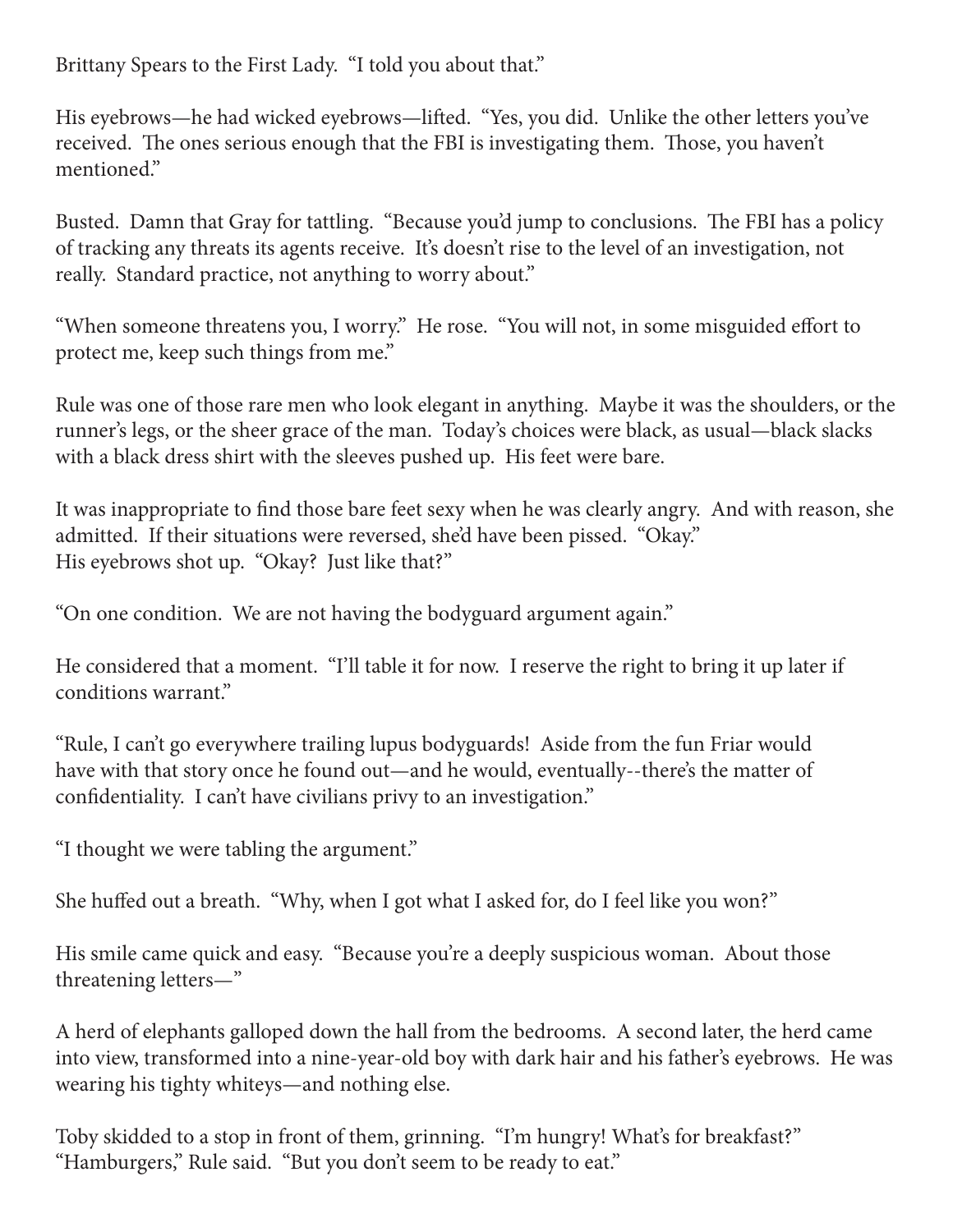"It's my new strategy," Toby explained. "Hi, Lily. You're all sweaty."

"I am," she agreed, baffled by the feeling that rose inside her. How could she feel this way about a boy she'd known such a short time? "I need a shower."

"I had mine last night. That's part of my strategy. See, when Dad tells me to get up I lay out all my clothes, but I don't put them on until after I eat. This way I don't have to worry about spilling stuff on them. Well, except for my underwear, but if I spill something on them it won't show."

Rule nodded thoughtfully. "I believe that would be called a tactic, not a strategy. A tactic is the immediate means used to achieve a goal. Strategy is the overarching vision of how to employ tactics and other assets to achieve a goal."

"Yeah?" Toby considered that. "So my strategy is keeping my clothes clean, and my tactic is not wearing them when I eat."

"Precisely. Unfortunately, that tactic only works at home."

"Well, yeah! The kids at school would think I was pretty weird if I stripped in the cafeteria at lunchtime."

"Which makes this tactic ineffective, I'm afraid. The overall goal is for you to learn to keep food from decorating you."

Toby's face fell. "You mean I gotta get dressed."

"I'm afraid so."

"I don't have to get dressed before breakfast when I stay with Grandpa."

Grandpa was Rule's father, Isen Turner—the Nokolai Rho. Toby had stayed with him at Clanhome until school started.

"That was summer vacation," Rule said firmly. "The rules are different once school starts."

That was a telling argument. The boy had been raised by his maternal grandmother, Louise Asteglio, until two months ago, when Rule was finally able to gain custody. Lily knew Louise had insisted on dressing before breakfast during the school year.

Toby's face fell. "But—"

"Toby."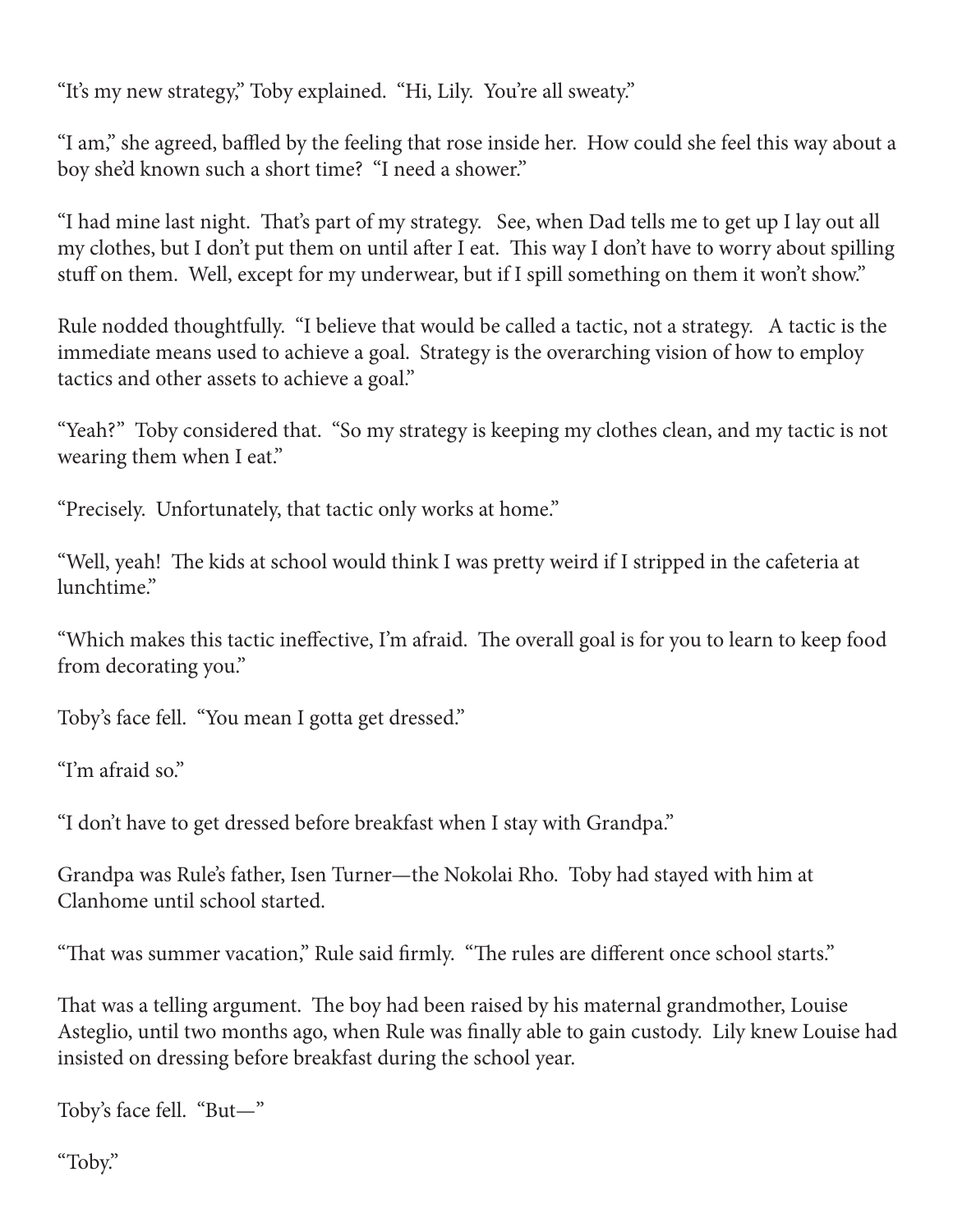Toby heaved a sigh, then brightened slightly. "Hamburgers?"

Rule nodded.

"Are you gonna make one for Lily, too?"

She answered that one. "I ate before I went for my run. It's not a good idea to exercise on empty."

"Yeah, but . . . hamburgers. For breakfast."

That hadn't happened back in North Carolina at his grandmother's house. It hadn't happened at Lily's home when she was growing up in San Diego, either. Rule was keeping some of Mrs. Asteglio's rules, both because they worked and because he thought the continuity would help Toby adapt. But he saw no objection to burgers for breakfast. Even a fully human boy needs protein in the morning, he'd said.

And Toby wasn't fully human. He was lupus, though he wouldn't turn wolf until he hit puberty. Lupi needed extra protein even before the Change.

"I don't think I have time," Lily said. "I've got to take my shower and get dressed, or I won't get you to school before the bell rings." Dropping Toby off at school was her idea. Rule could have done it. Any of the guards would have been happy to—and might need to sometimes, when her job got crazy. But Lily liked having those few minutes with Toby in the car, just the two of them.

Toby nodded. "Dad can make you one to take with you. Hey, Dad!" Excitement overtook him. "Did you tell her about—"

"Not yet," Rule said, "and it's my surprise, so go get dressed before you ruin it."

Toby giggled, shot Lily a mischievous look and raced off.

Lily shook her head in wonder. "He's sure riding a high of some sort this morning. Rule, about this surprise--'''

At the same time he said, "About those letters—"

They looked at each other. Smiled. "Okay," she said, "the letters came up first, so we'll hit that, but fast. I do need to shower."